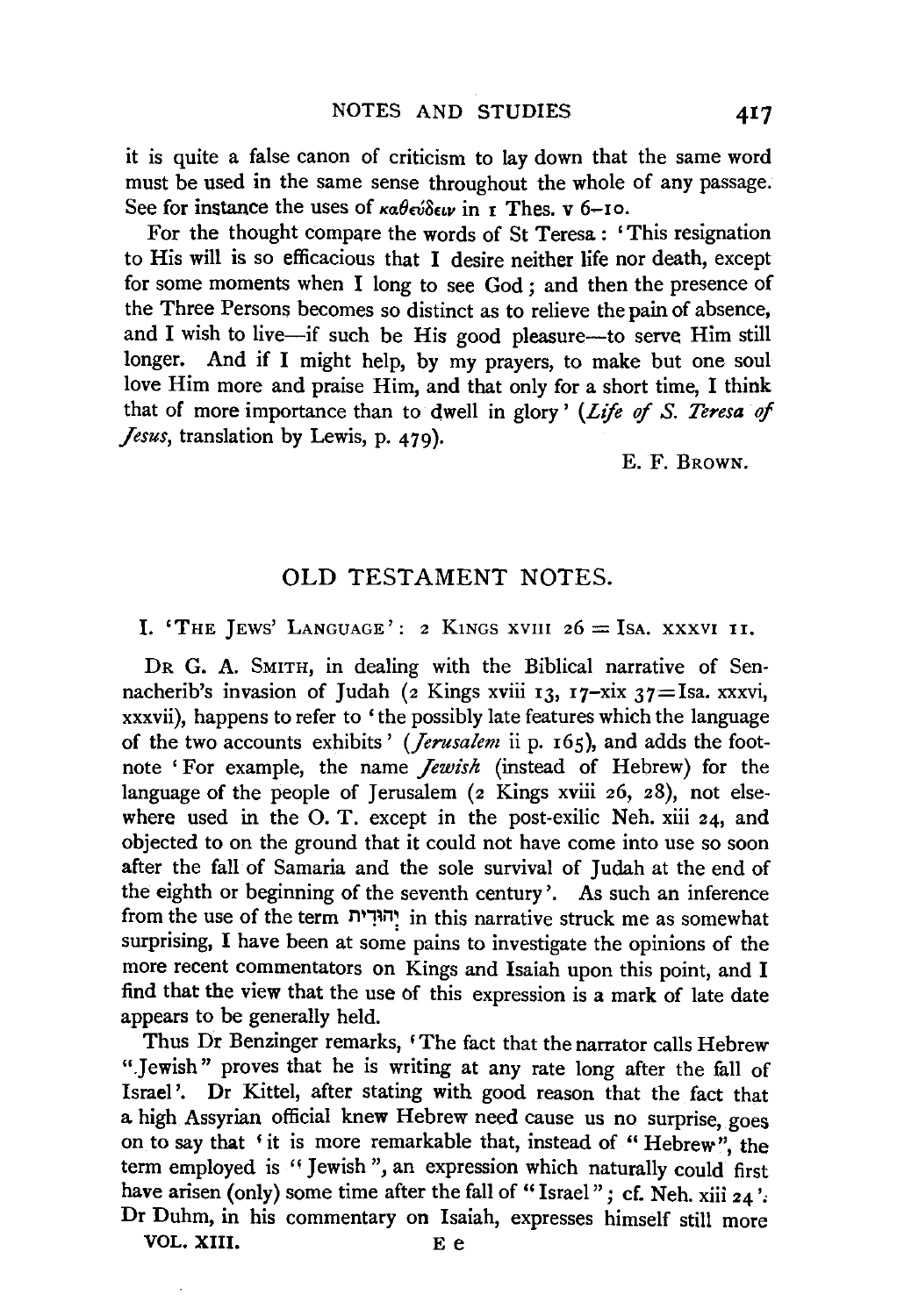definitely: 'The fact that the narrator calls Hebrew" Jewish" is an indication that he lived long after the fall of Israel, and probably at a time when Hebrew to some extent pure was spoken only by the Jews who had returned from exile, but no longer by their nearest neighbours, e.g. the Ashdodites (Neh. xiii 24).' Similar observations are made by Dr Marti (on Isaiah), and by Dr Stade *(Kings* p. 273 in *S.B.O.T.);*  while the use of the term as probably a mark of post-exilic date is noticed by Dr Cheyne *(Introd. to Isa.* p. 228), and Dr Whitehouse ( *Comm. on Isa.* i p. 350). Dr Skinner, in his commentaries on Isaiah and Kings, makes the non-committal statement that 'Hebrew is so called only in one other (post-exilic) passage, Neh. xiii 24 ', and leaves his readers to draw their own inference. Doubtless further expressions of the same opinion might have been collected, had it been worth while to do so.

Such a unanimous verdict is perhaps sufficient to carry conviction to most minds ; yet the fact should not be overlooked that, before it can be accepted, two preliminary questions have to be answered :  $(1)$  whether the Israelites in pre-exilic times were accustomed to call their language 'Hebrew', and (z) whether the Assyrian Rabshakeh would have understood them if they had so called it.

(r) After reading the expressions of opinion as given above, the uninitiated might reasonably infer (or, indeed, could hardly do otherwise than infer) that, while the term 'Jewish' as applied to the language of Judah could only be paralleled by the single post·exilic passage, Neh. xiii 24, the term ' Hebrew' so applied was a regular if not a frequent appellation in pre-exilic times. As a matter of fact ' Hebrew ' is never used to describe the language of Judah or Israel anywhere throughout the whole Old Testament.<sup>1</sup> The only descriptive expression is 'the language (lip) of Canaan' in Isa. xix r8 (largely regarded as post-exilic), a phrase which, in view of the fact that the language of the surrounding nations, so far as known to us (Canaanite or Amorite glosses in T. A. inscriptions, Moabitic, Phoenician), was essentially similar to the language of Israel, must be recognized as fairly accurate and comprehensive. That Judaeans or N. Israelites in pre-exilic times were accustomed to speak of their language as 'Canaanitic' need not, however, be seriously considered. As to the use of the term 'עְבָרִי

1 So far as I am aware, the earliest use of the term • Hebrew' to describe the language of Israel occurs in the Prologue to Ecclus. ( *cir.* n. c. I 30) where the writer remarks ού γαρ ισοδυναμεί αυτά έν έαυτοίs 'Εβραϊστι λεγόμενα και όταν μεταχθή *ds* ~Tipav "fAWCTCTav. The verb 'E{3pat(•w 'to speak Hebrew' is found in Josephus, B. J. VI ii I. 'E $\beta \rho a \bar{i} \sigma \tau i$  occurs in N. T. in St John v 2, xix 13, 17, 20; Rev. ix 11, xvi 16; 'EBpats part in 4 Macc. xii 7, xvi 15. The later Jewish term was  $\mathcal{W}$ W1i'i1, ' the holy tongue '.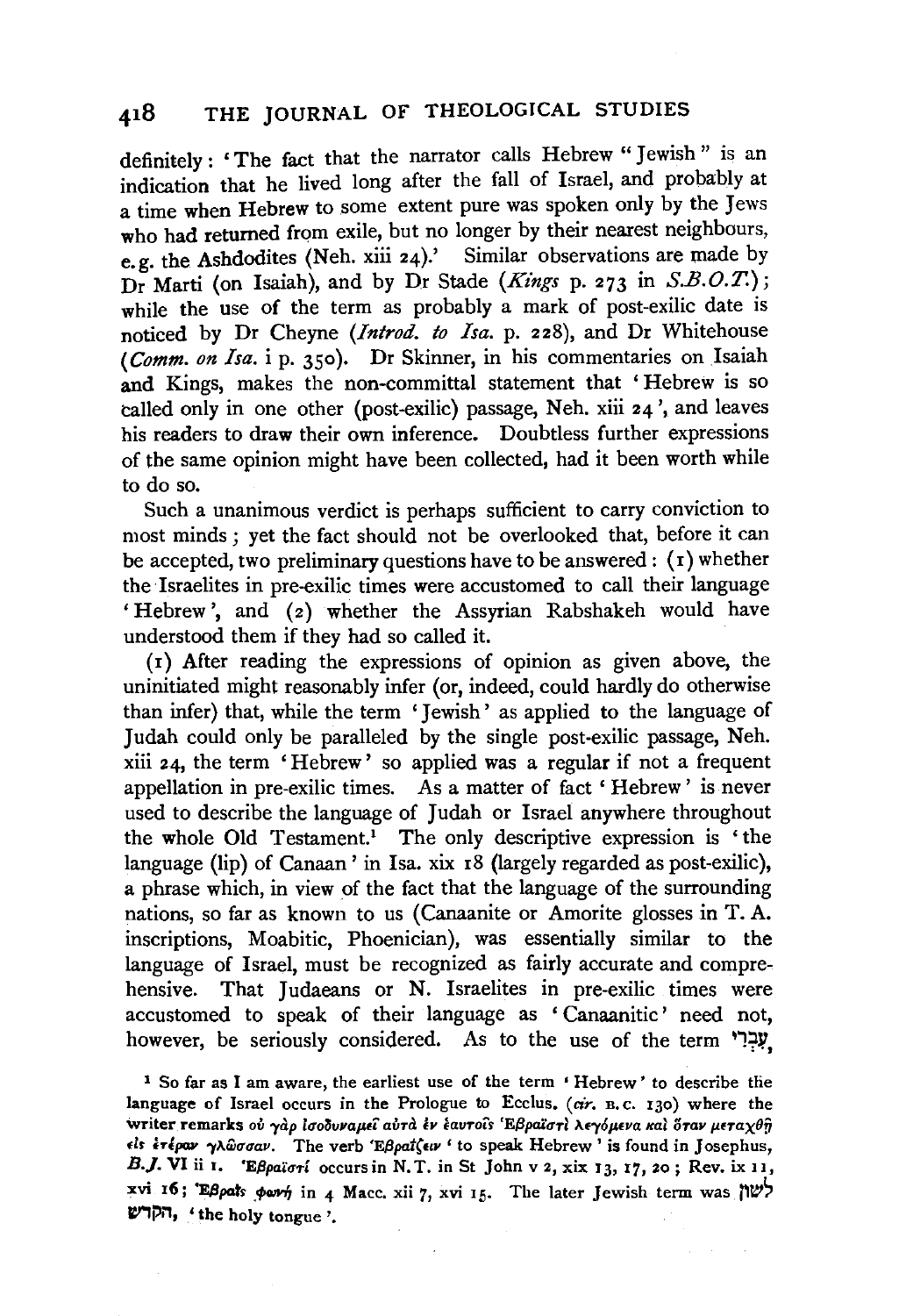'Hebrew', applied to the people of Israel, the fact has repeatedly been remarked that this appellation is only employed to distinguish Israel from foreigners, or as put into the mouth of foreigners. Evidence is distinctly against the view that the Israelites or Judaeans ever so called themselves *among themselves,* and therefore is opposed with equal force to the supposition that they were accustomed to speak of their language as 'Hebrew'. And moreover, since the Israelites were aware that their language was also the native language of non-Hebrew peoples, e.g. the Canaanites and Amorites, the term ' Hebrew ' would have been as inappropriate from an ethnic as from a national point of view, being from the former point of view too narrow, and from the latter too wide.

(2) The view that ' $1.7$ . 'Hebrew', means ' one from the other side', i.e. from beyond the Euphrates (שְבֵּר חַגְּרָה), or, it may be, from beyond Jordan, from the point of view of the country west of Jordan, may be said at the present time to hold the field, in spite of Dr Sayee's rival explanation from *ibira* which occurs on a Babylonian lexical tablet as the equivalent of *damqarum*, 'a commercial traveller' *(Expos. Times,* 1907, p. 233). If, then, 'Hebrew' was employed by the surrounding races with any consciousness of its meaning, its use is only comprehensible from the point of view of the races west of the Euphrates or west of Jordan, and the term would have no meaning to the Assyrians living east of the Euphrates. As a matter of fact there is no evidence that Assyrians or Babylonians ever applied the term ' Hebrew' to the nations of the west or to their language. The term which is used by Sargon to describe the language is *lisan (mat)* MAR. TU (KI) (i.e. *Amurri*), 'tongue of the West land'. He speaks of building 'a vestibule (? *bit appâti*) like a palace of the land Hatti,<sup>1</sup> which in the tongue of the West land is called *bit hilâni'* (or *hilanni* : 'בֵּית חַלּוֹנַי cf. Jer. xxii  $14$ ).<sup>2</sup> 'Tongue of the West land' is, however, an expression somewhat wide in scope ; and since the regular term used by Assyrian kings for the land of Judah is *(mat) Ia-u-du (Ia-u-dz'),* and the gentilic form (applied e.g. by Sennacherib to Hezekiah)  $(m\hat{a}t)$  *Ia-u-da-â* (i.e. ~n: 'Judaean' as in the old Annalistic passage 2 Kings xvi 6) it is surely no unfair inference that they would have described the language of the land as *lt'san (mat) Ia-u-di,* 'tongue of Judah '. We may give Eliakim and his brother officials the credit of knowing that the Rabshakeh was not accustomed to describe them as ' Hebrew' but as

1 'The Hittite land' is here used in its widest application among the Assyrians to denote the region bordering on the Mediterranean, including Phoenicia and the land of Israel: cf. Delitzsch Paradies pp. 271 ff.

land of Israel : cf. Delitzsch *Paradies* pp. 2 <sup>71</sup>If. ' 2 *Annals* 423; XIV 73 ; *Pr.* 161 ; Pp. ii 29, iv 106, v 39• Cf. Winckler *Sargon*  pp. 72, 92, 130, 140, 154, 162; *K.B. p. 76.*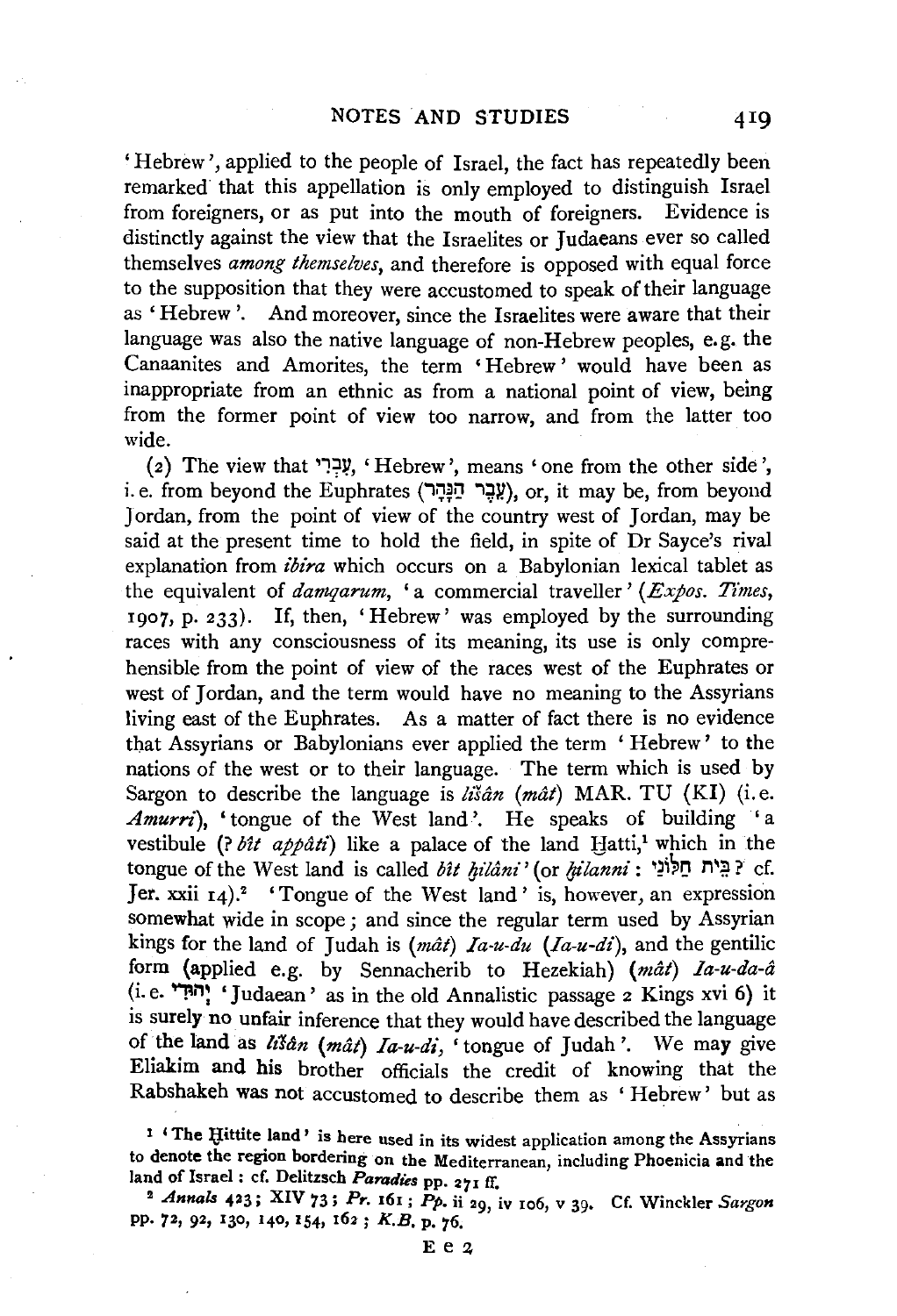## **420 THE** JOURNAL OF THEOLOGICAL STUDIES

'Judaean'; and therefore it is not unreasonable to infer that, in addressing him, they would speak of their language as 'the Judaean language<sup>7</sup>. This conclusion is the more acceptable since no evidence can be advanced as to what they might otherwise have called it. Of course the fact that j~n; happens only to occur once besides in a postexilic passage is no argument against such a pre-exilic usage.

### Il. THE INTERPRETATION OF ISA. XX 6.

The historical accuracy of Isa. xx is perhaps as well authenticated as that of any of the Biblical narratives connected with the life of Isaiah. The annals of Sargon enable us to form a fairly clear idea of the movements of this king in the direction of Palestine, and the circumstances by which they were guided. Incidentally we are able to make a reasonable conjecture as to how far, during the years immediately subsequent to the fall of Samaria in 721 B. c., the complexion of foreign affairs may have altered the dominant policy of the kingdom of Judah, favouring at one time Isaiah's policy of loyalty to Assyria, at another the schemes of the political party which desired to cast off the vexatious yoke of this suzerain, and in conjunction with the neighbouring small states of the west to form an alliance with Egypt upon equal terms.

In 7 *zo* B. c. a rebellion against Assyria in the west called for a campaign. Yaubi'di of Hamath (also called Ilubi'di), whom Sargon describes as 'a rash wicked man who had no right to the throne', appears to have seized the occasion of the preoccupation of the new king of Assyria with affairs in the east to assume the reins of government in Hamath and raise the standard of revolt. He carried with him several of the neighbouring states : Arpad, Simirra, and even Damascus and Samaria are mentioned as joining in the rebellion. Further south, and no doubt as part of the same movement, Hanunu, king of Gaza, having entered into alliance with Egypt, thought himself strong enough to rebel against the authority of Assyria.

Sargon besieged Yaubi'di in the city of Karkar, captured and burnt the stronghold, flayed the rebellious king alive, and executed all the ringleaders among the rebels. He then turned his arms towards Philistia, and advanced against the united forces of Hanunu and the Egyptians.

Sargon's account of the campaign which ensued is as follows:-' tlanunu, king of Gaza, together with Sib'u *turtan* [commander-in-chief] of the land of Egypt, advanced to make war and battle against me at Raphiah. I inflicted a crushing defeat upon him; Sib'u feared the clash of my weapons and fled, and his place was not found. Hanunu the king of Gaza I took prisoner.'<sup>1</sup> Another account<sup>2</sup> states that

<sup>1</sup>*Pr.* 25, 26 : cf. Winckler *Sargon* p, roo. 1 *Annals* 30, 31 : cf. Winckler *Sargon* p. 6.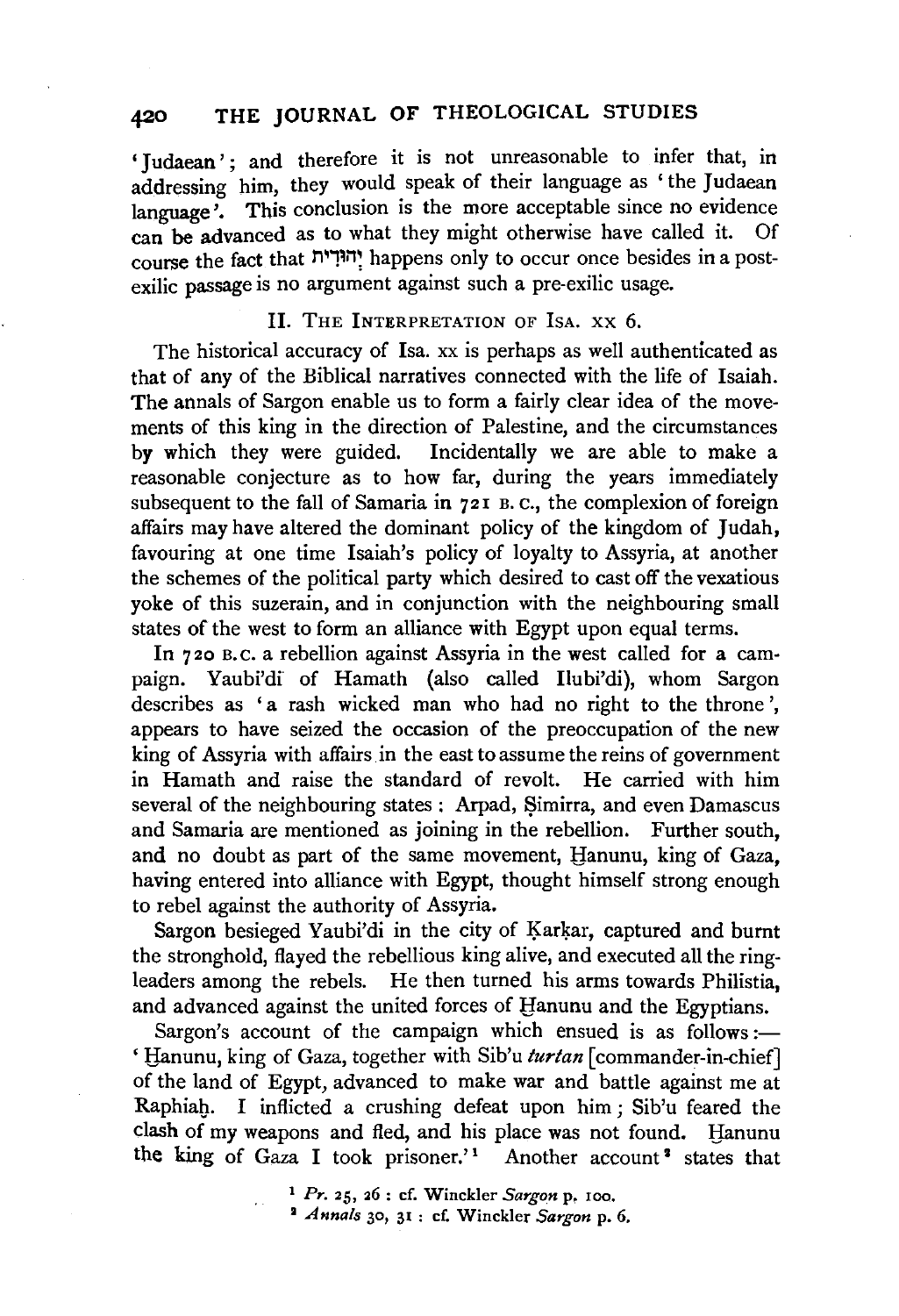Hanunu was carried captive to Assyria, the city of Raphiab burnt, and  $9.033$  prisoners taken. Thus the first of the attempts made by a Palestinian state at rebellion against Assyria in reliance upon the support of Egypt ended in disaster. Such an event must have furnished an effective set-back to the policy of the Egyptian party in Jerusalem, and strengthened, for the time being, the political influence of the prophet Isaiah.

The following six years (719-714 B.C.) were devoted by Sargon to campaigns in various directions, chiefly against the powerful kingdom of Urartu in the north, i.e. the Ararat of Gen. viii 4, the modern Armenia. In 714 B. C. the Assyrian king completed the subjugation of Urartu, and the following two years were fully occupied in small wars nearer home. Meanwhile affairs in the west were again on the brink of disturbance. Sargon's long absence had doubtless led to the growth in power of the politicians who favoured an alliance with Egypt as against Assyria, in Philistia as well as in Judah. At length, in  $7rI$  B.C. the flame of rebellion broke out, with Aspdod as its centre. Azuri king of Ashdod had been deposed by Sargon's orders for failure to pay tribute, and Ahimiti his twin brother appointed king in his stead. Under the leadership of a man who is described as *Yatna,* with the various reading *Yamani*, 'who had no right to the throne', Ahimiti was deposed and slain, and Philistia, Edom, Moab, and Judah withheld their tribute and sent presents instead to Pharaoh king of Egypt.

Sargon immediately dispatched his *turtan* to Philistia, no assistance for the rebellious states was forthcoming from Egypt, and the Assyrian commander captured Ashdod, Gath, and Ashdudimmu, and stamped out the rebellion. *Yamani* found safety in flight to Egypt, leaving behind him his wife, sons, and daughters.<sup>1</sup> Probably Judah, Edom, and Moab escaped reprisals through timely submission and dispatch of the tribute which they had withheld. Sargon describes himself in one passage as 'subjecter of the land of Judah of which the situation is remote'.<sup>2</sup> Possibly he is referring to this occasion, and never actually instituted warlike operations against Hezekiah.

It is this campaign against Ashdod which is mentioned in lsa. xx. In spite of Isaiah's warnings against the folly of breaking with Assyria and putting trust in Egypt, the policy of his opponents had triumphed, and the result had nearly brought disaster upon Jerusalem. For three years Isaiah put off his outer garment of sackcloth and walked barefoot about Jerusalem in captive garb, as a living illustration of the captivity which was destined to fall upon the Egyptians and upon all such as

' *Annals* 215-228: Winckler *Sargon* pp. 36-38; *Pr.* 90 ff; *ib.* pp. II.4-116; XIV 11 f; *ib.* 82.

' *Nimrnd-inscr.* 8: Winckler *Sargon* 168.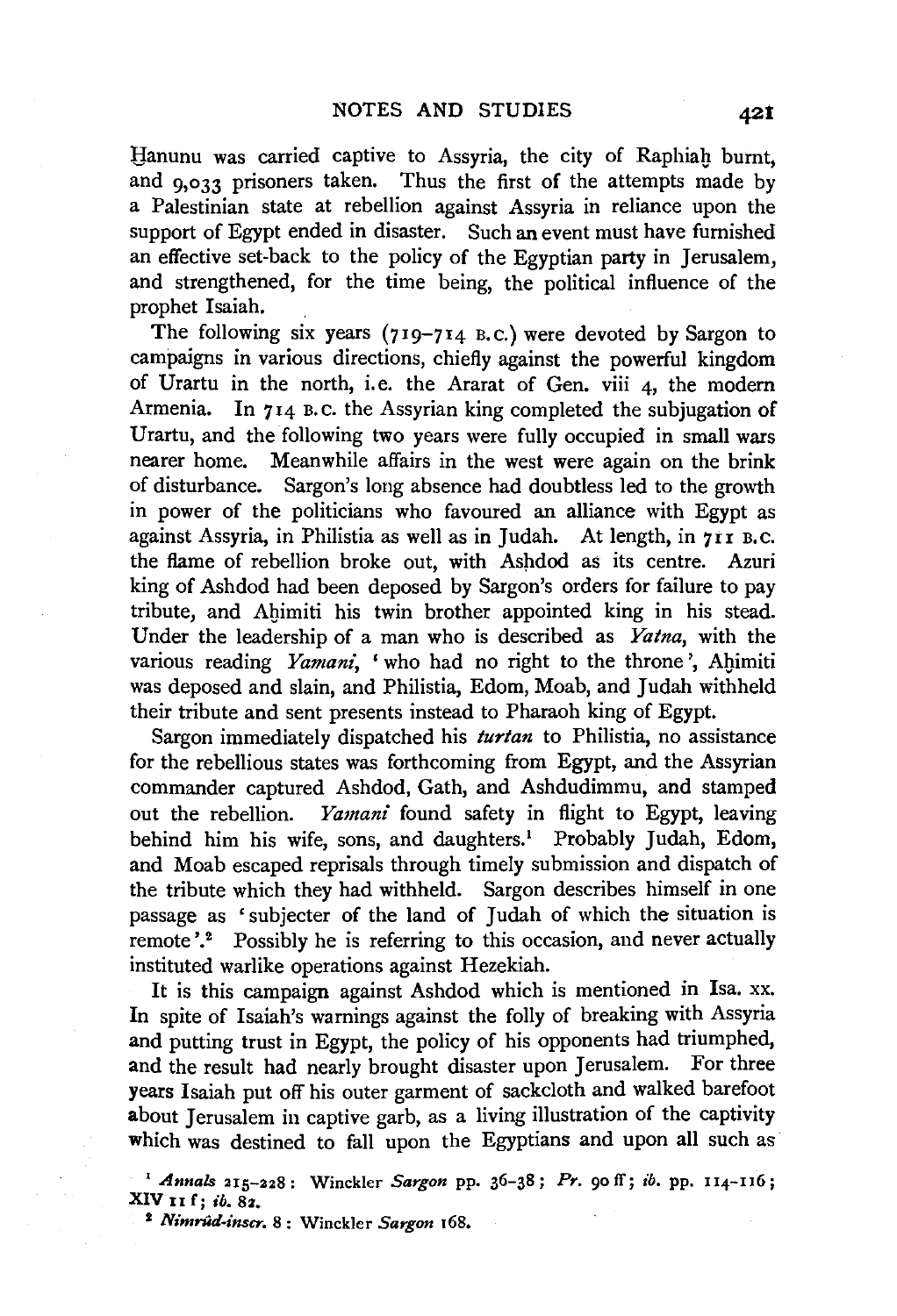# **422 THE JOURNAL** OF THEOLOGICAL STUDIES

placed reliance upon their help against Assyria. The chapter concludes with the oracle, 'And Yahwe said, Like as my servant Isaiah hath walked naked and barefoot, for three years a sign and a portent against Egypt and against Cush ; so shall the king of Assyria lead away the captives of Egypt and the exiles of Cush, young and old, naked and barefoot, and with buttocks uncovered, to the shame of Egypt. And they shall be dismayed and ashamed because of Cush their expectation and because of Egypt their glory. And the inhabitant of this <sup>\*</sup> shall say in that day, Behold, such is our expectation whither we fled for help, to be delivered from the king of Assyria ; and we, how shall we escape?'

The purpose of this note is to make a suggestion as to the reference of M~IJ '~0 :1~<sup>1</sup>in the last ven1e of I sa. xx. This expression, rendered in R. V. 'the inhabitant of this coastland ', is explained, I believe, by all recent scholars as referring to the smaller states of the Palestinian coastland, especially Judah, Philistia, Moab, and Edom. The explanation which I here put forward I believed at first to be entirely new, until, on referring to Dr Cheyne's *Commentary* (1886), I found that it had long ago been made by Chwolson (*Jüd. Zeitschr.* 1872, p. 306); though why it has fallen out of notice it is difficult to conjecture, since Assyrian evidence seems to prove conclusively that it is correct.

As is well known, the regular reference of  $\aleph$ ,  $\aleph'$  in the Old Testament is to the islands and coastlands which lay, from the Israelite point of view, across the western sea. Apart from our passage, exception to this usage is found only in Isa. xxiii 2, 6, where the term is applied to Tyre; but even this is scarcely an exception, since it is probable that it is the *island* of Tyre which the writer has in mind. Thus the application of the term to the coastland of Palestine, inclusive of Judah where Isaiah himself is situated, is at least very unusual if not unparalleled, and requires substantiation.

Turning to Sargon's account of the campaign, it will be recollected that the fomenter of the rebellion, who seems to have placed himself upon the throne of Ashdod, is called *Yatna (var. lect. Yamani).*  Modern commentators (Drs Dillmann, Duhm, Skinner, Marti, Wade) appear to regard this as a proper name ; but since *Yatnana* clearly denotes Cyprus, there can be little doubt that *Yatna* ( *Ya-at-na-na-a* ?) is the corresponding gentilic form, and denotes *a Cypriote*. As for the variant Yamani, it simply describes the same man by another gentilic. ' Ionian ', which from the Assyrian as from the Israelite point of view may very well be applied to an inhabitant of Cyprus.<sup>1</sup> *Yamani* =

1 The interpretation of *Yatna, Yamani* here given is recognized by Winckler Sargon p. xxx note 2, and by Rogers *Hist. of Bab. and Assyria* p. 169 note. Cf. also Cheyne E. B. article 'Javan'. Winckler later on altered his opinion, and